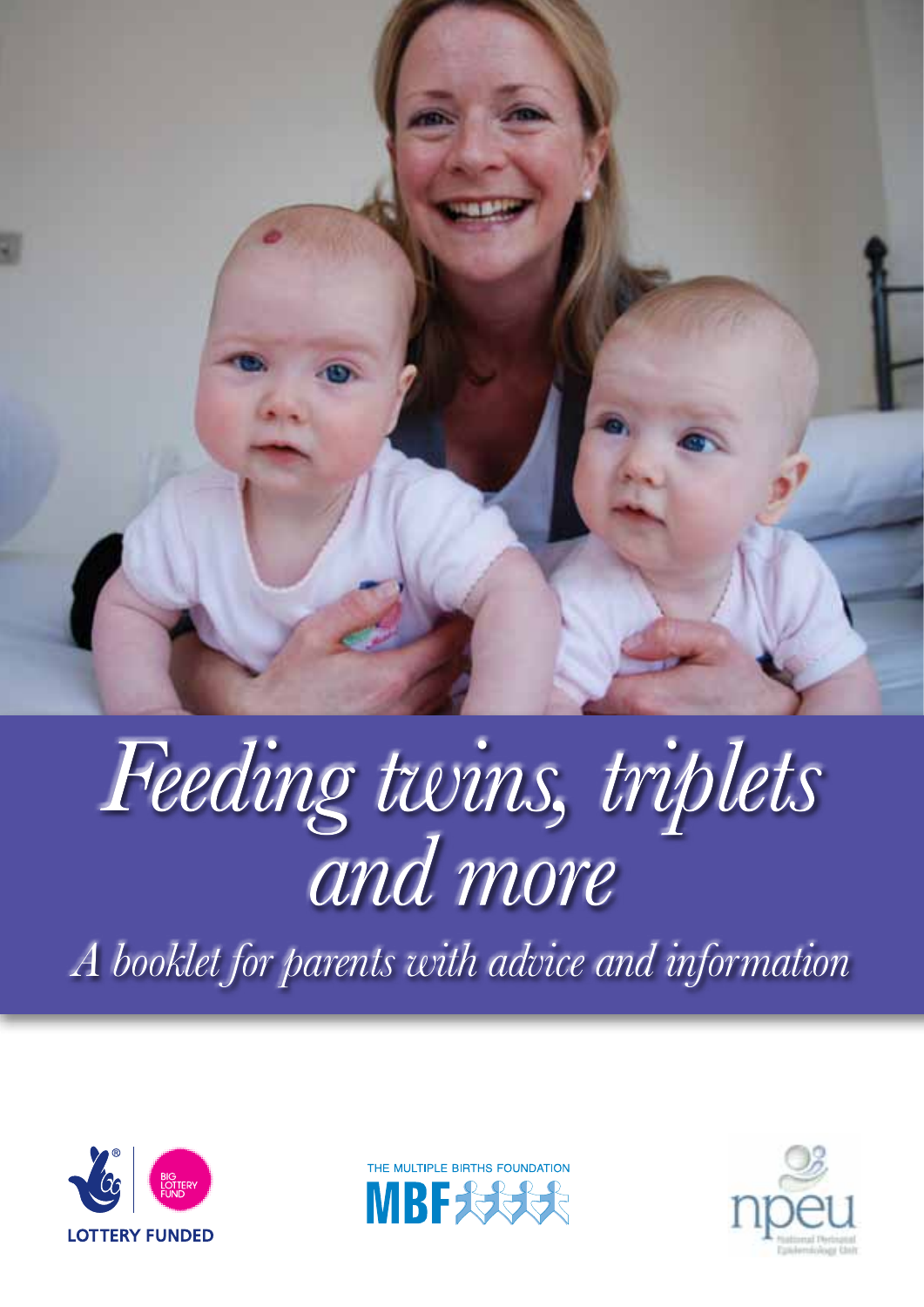### *Contents*

| 1.  |                  |
|-----|------------------|
| 2.  |                  |
| 3.  |                  |
| 4.  |                  |
| 5.  |                  |
| 6.  |                  |
| 7.  | and formula milk |
| 8.  |                  |
| 9.  |                  |
| 10. |                  |

*Feeding twins, triplets and more A booklet for parents with advice and information This booklet is a guide only - all babies are different and will have individual needs and requirements. The information contained in this booklet should be used in conjunction with advice from health care professionals such as your health visitor, midwife or breastfeeding advisor. You may also contact the Multiple Births Foundation on 020 3313 3519 or mbf@imperial.nhs.uk for more personal advice.*

*Written by Jane Denton, Director, Multiple Births Foundation Maria Quigley, Reader in Statistical Epidemiology, National Perinatal Epidemiology Unit Biddy Ridley, Trustee, Multiple Births Foundation*

*First published in 2011 by: The Multiple Births Foundation, Hammersmith House, Level 4, Queen Charlotte's & Chelsea Hospital, Du Cane Road, London W12 0HS Tel: 020 3313 3519 Fax: 020 8383 3041 Email: mbf@imperial.nhs.uk Website: www.multiplebirths.org.uk*

*Registered Charity no: 1094546 Limited Company No: 4426289*

*Copyright © 2011 Multiple Births Foundation All rights reserved. No part of this publication may be reproduced, stored in a retrieval system or transmitted in any form or by any means, electronic, mechanical, photocopying, recording or otherwise, without the prior written permission of the Multiple Births Foundation. Images by Gaby Jeffs www.magnetofilms.com*

*Available from: The Multiple Births Foundation*

ISBN: 978-1-902068-17-6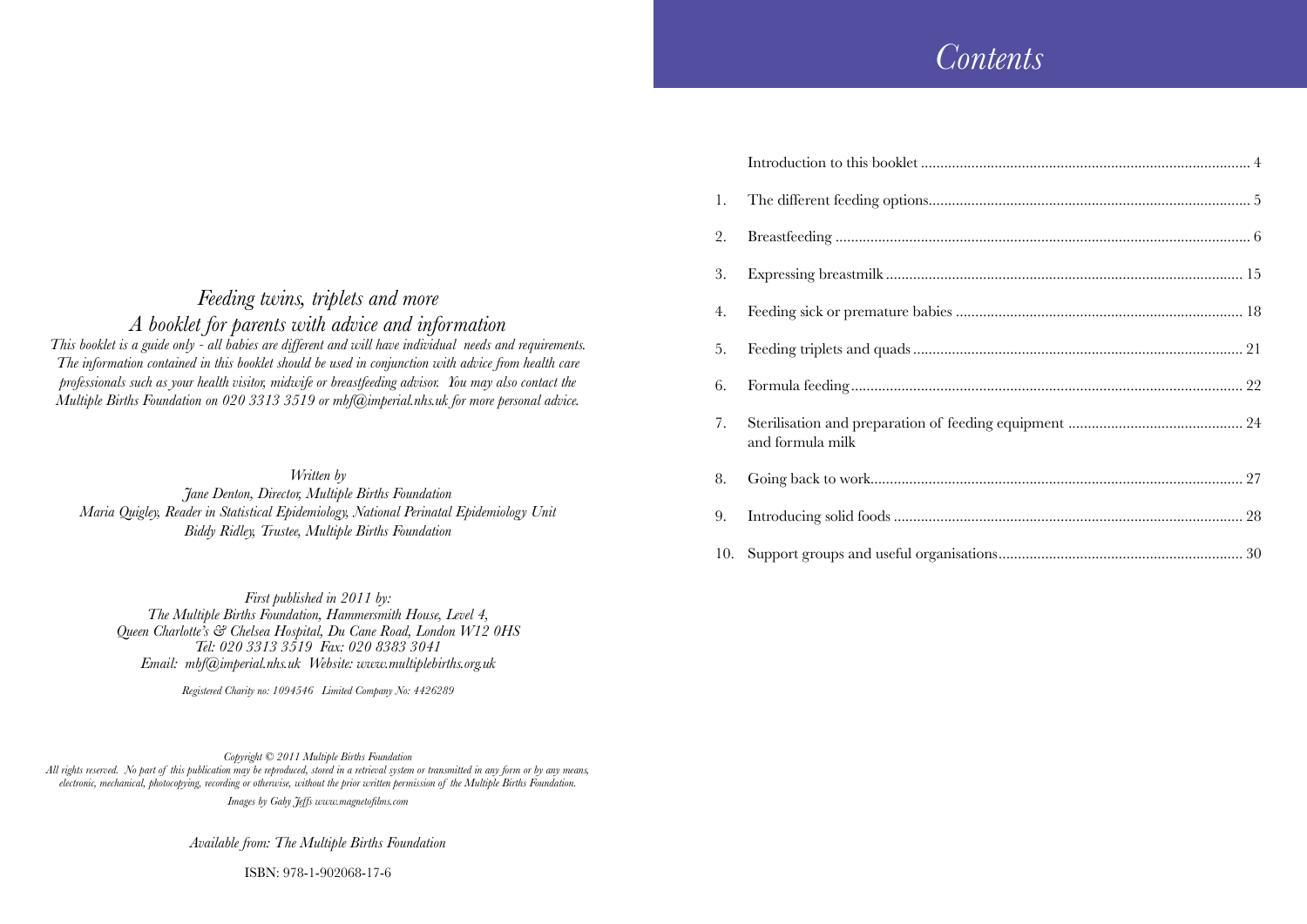### *Introduction*

# *Feeding options*



### **How on earth am I going to feed more than one baby?**

This is probably one of the thoughts uppermost in your mind as you await the birth of twins, triplets or more. You're quite right to think about it and to start gathering information and advice to help you plan ahead. Not only are the nutritional aspects important: there are also practical implications.

However, you needn't be anxious about this. While it's obviously true that feeding two or more babies takes more time and organisation than feeding one, it should be just as enjoyable and fulfilling. It can be a family event too. Mothers of newborn babies often feel very isolated and

their partners can feel shut out at a time when they want to get involved. With twins or more, there's no risk of that. Your partner can be of real help, especially during the night, and so could your mother or sister or a close friend.

This booklet aims to set your mind at rest. It should help to answer the many questions you may have before the birth as well as serving as a practical guide once your babies are born. Our aim is for you to feel confident about feeding and caring for your babies in whatever way you choose, so that you can enjoy them to the full.

Remember: whatever your worries or problems, the professionals - nurses, midwives, health visitors, breastfeeding counsellors and advisors - are there to help you. Don't hesitate to ask! You may also contact the Multiple Births Foundation on 020 3313 3519 or mbf@imperial.nhs.uk

### **1. WHAT ARE THE OPTIONS?**

### **Breastfeeding**

Breastmilk is best for babies, and that includes multiples. Not only does breastfeeding provide all the nutrients your babies need; it also contains antibodies from you which help them fight infections. Colostrum, produced by the breasts during pregnancy and the first days after the babies are born, is thicker and richer than breastmilk and especially valuable to new-born babies. It contains proteins and antibodies from the mother which increase the babies' own resistance to illness.

Many twins and triplets are premature. Breastmilk is particularly good for them because it is more easily digested and tolerated than formula milk and helps the underdeveloped gut to mature. But these babies may not be able to breastfeed at first, so you may need to express your milk and have it fed to your baby(ies) through a fine tube which goes into their tummy, or by a bottle or cup. (We give you more information about expressing milk in Chapter 3 and about feeding sick or premature babies in Chapter 4.)

Giving your babies some breastmilk each day, even for a short time, is better than no breastmilk at all.

**56 56** being able to help with feeding. **45** The next chapter of this booklet will describe the many ways of breastfeeding twins and how the supply of milk - always a worry for prospective mothers of more than one baby - actually increases in response to demand.

Breastfeeding your babies for at least six months is recommended. However, there is no need to feel guilty or inadequate if you can't or don't want to do it. For a variety of personal, physical or medical reasons, some parents of twins, triplets and quads opt for:

### **Formula feeding**

You might choose formula milk because you wish to share the task of feeding with others If both parents are involved, for instance, each baby will receive undivided attention. We deal with formula feeding - preparation of milk, feeding techniques and sterilisation of feeding equipment in Chapter 5.

Some mothers opt for formula feeding from the word go, but others start to consider it because they have difficulties with breastfeeding or expressing milk. If you are having difficulties but would prefer to continue breastfeeding, read the next chapter before you give up - it might be possible to solve your problems. If you definitely want to stop, discuss it with your midwife, health visitor, breastfeeding counsellor or advisor. They can advise you about stopping gradually so that you don't get a problem such as blocked ducts.

Of course, there is a third option, used by many parents of multiples at some stage:

### **Mixed feeding**

This is when you feed your babies using different combinations of breastfeeding, expressed milk and formula milk. This allows the advantages of breastmilk to be combined with the advantages of others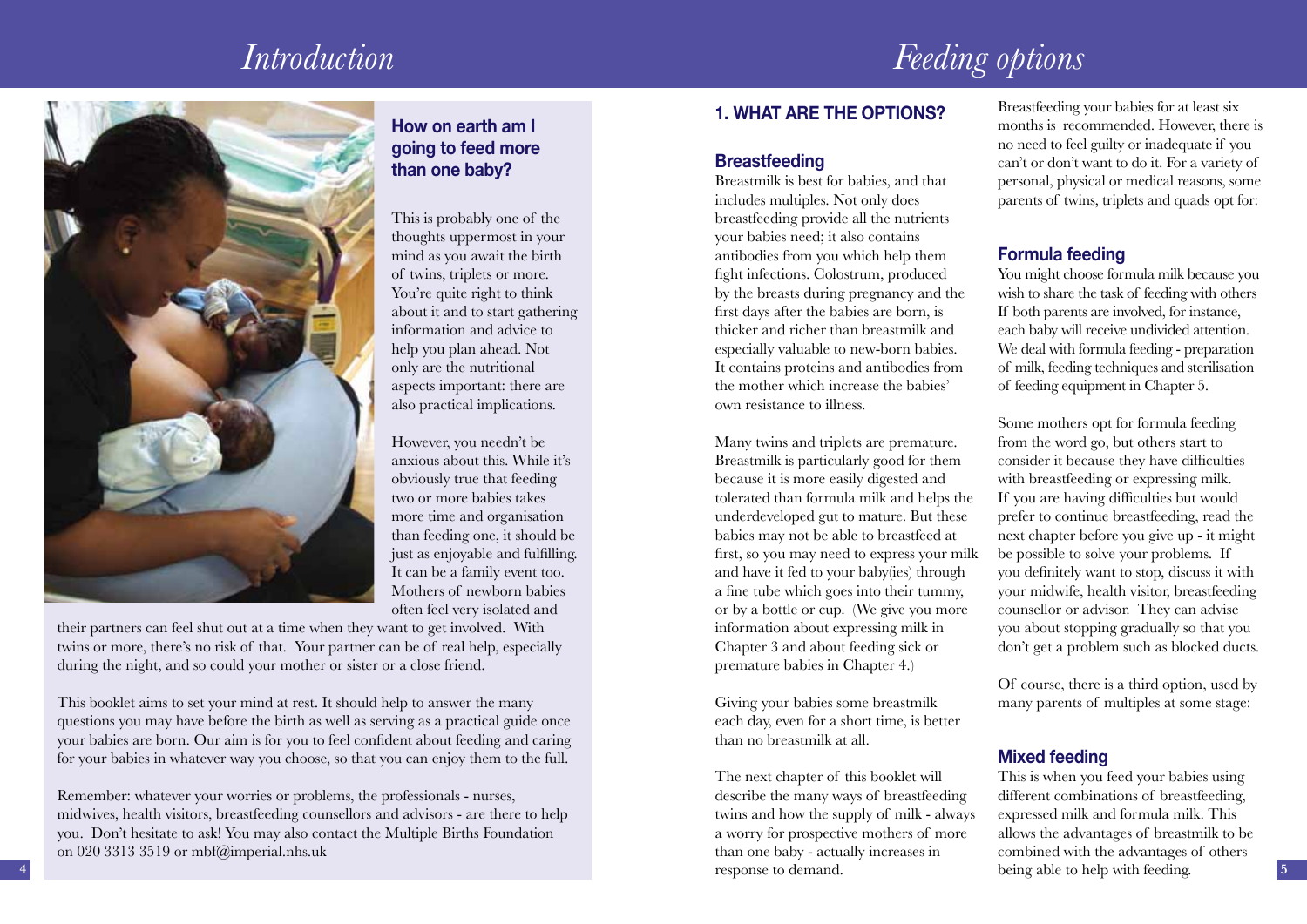# *Breastfeeding*

### **2. BREASTFEEDING**

It is perfectly possible to breastfeed twins, triplets and even quads. There are many different ways to do it. In this chapter, we answer some of your questions.

### **How do I get started?**

Breastfeeding is a skill that needs to be learnt. Most mothers, even if they've only got one baby, need support and advice from professionals to help them get going. As the mother of twins or more, you should be offered extra help, both in hospital and once you are back at home. It usually takes about 4 to 6 weeks to get breastfeeding fully established, though some mothers may manage it sooner. Some newborns are easier to feed than others and there may well be a difference between your babies but don't give up on a baby who seems "difficult"!

It is usually best to let feeding be babyled ("on demand") in the first few weeks. But, with more than one baby, it's often wise to adapt your approach so that you don't spend your whole time feeding and can get more rest. This means that you feed the baby who wakes first, and then wake the second one afterwards so that feed times are kept together. As your milk supply increases, the length of time between feeds should get longer and a pattern or routine which suits you and the babies will emerge.

### **Can I produce enough milk to feed my babies?**

Mothers can produce enough milk to feed not just twins but even triplets and quads. That's because milk is produced according to supply and demand - the more you breastfeed or express, the more milk you will produce. So if you feed your babies as often as they want and for as long as they want to begin with, you will produce enough milk for them.

If your babies are too small or ill to breastfeed and you have to give them expressed breastmilk, it is still valuable to have direct skin to skin contact with them where possible. Not only does this help you bond with them; it also stimulates your milk production.

Sometimes, a mother's milk supply is temporarily reduced. This may be because of a complication at delivery or, more often, because of exhaustion, stress or anxiety. If that happens, don't hesitate to ask other people for help so that you can concentrate on feeding and resting - it might just be for a couple of days, until your milk supply is established again. One way a partner or friend can help is to cook and do housework for you: it's important to have a good diet of regular meals and to drink plenty of fluids. This will help you feel less tired and enable you to cope better with any stress or worries.

**6 7** provide an extra pair of hands. A reduction in milk supply may also occur if you are not breastfeeding or expressing frequently enough. If your breasts still feel full after feeding your babies, then express any excess milk and ask for professional help to check the baby's position at the breast when feeding.

### **Should I feed them together or separately?**

Mothers of twins have the option of feeding their babies simultaneously with one baby attached to each breast at the same time - or separately. Some mothers prefer feeding them together while others prefer to feed one after the other. Some mothers start off one way and change to the other.

For the first few days, it is usually advisable to feed one baby at a time at the breast, until you are confident about your feeding technique. This is especially true if they are your first babies. After that, opinions vary.

### **Some mothers prefer simultaneous feeding because:**

- It saves time and gives you more time to rest - especially at night, when you want to get back to sleep.
- If one of your babies has a "stronger suck" than the other, that baby will stimulate the "let-down reflex", which means that the other baby gets more milk with little effort.
- If your babies are good at latching on and suckling, it is relatively easy.
- Babies may respond positively to their brother or sister feeding at the same time as they are not distracted by them doing something else.

### **Some mothers prefer separate feeding because:**

- It allows you to give one-to-one attention to each baby - something mothers of twins often feel they have very little time for.
- It is generally easier, since you have both hands free to attach and position the baby and, once attached, you have a spare hand to rock the other baby, cuddle another child, hold a drink or phone, etc.
- Some women feel more comfortable and less conspicuous feeding one baby rather than two, especially in public places.
- Every baby feeds differently and you will learn the best position for each of your babies.

What you do may change over time. You might start off one way and then change to the other as the babies get bigger or you have more or less help. Or you may feed them together in particular circumstances, such as when two babies are crying at the same time or you want to feed them in a shorter time, such as at night.

If you think you might want to feed them together at some stage, it's a good idea to try it when a midwife, nurse or breastfeeding counsellor is around to help you try different positions and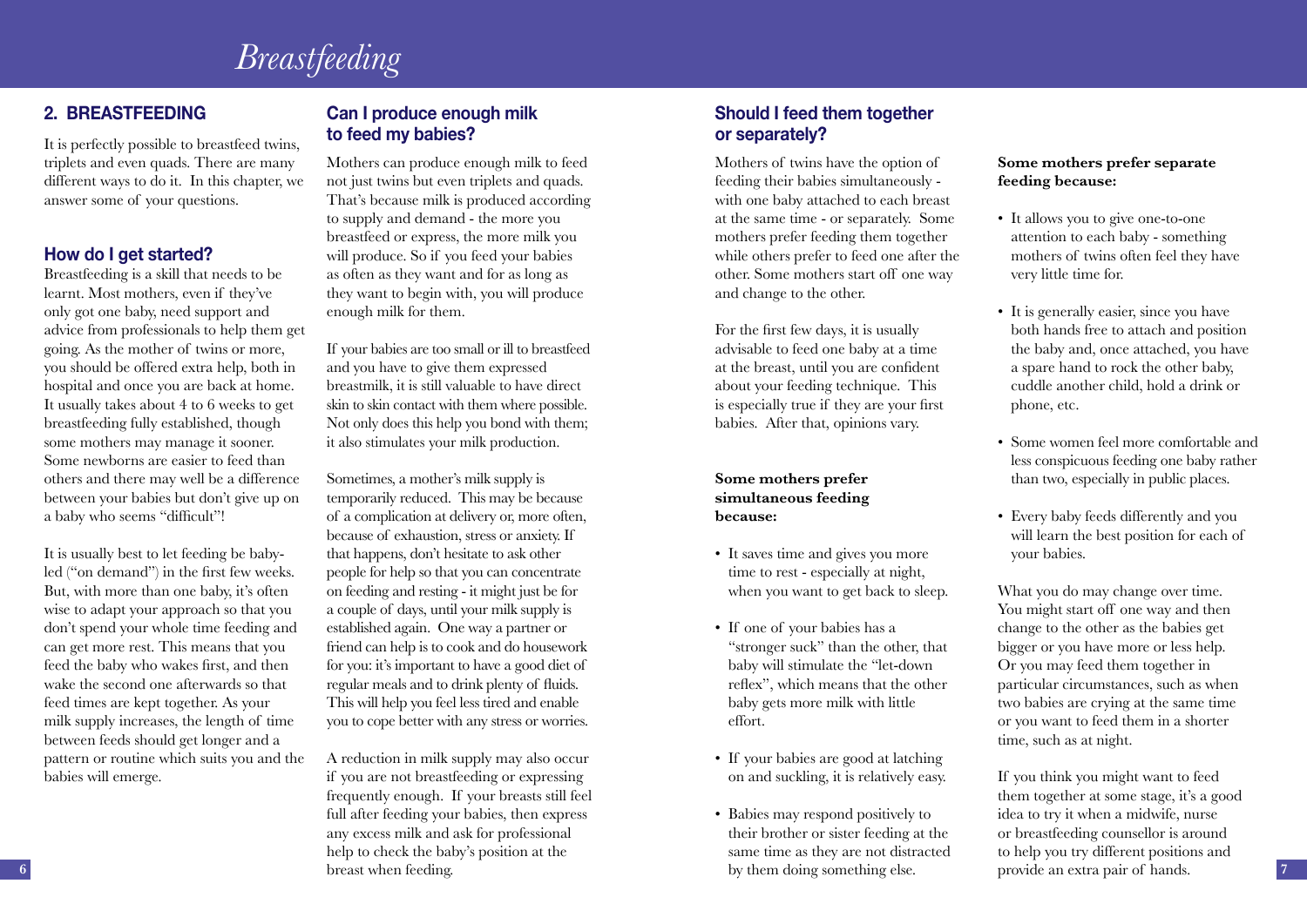### **Should I sit or lie for breastfeeding? And how do I support my back?**

Most mothers of multiples find it easiest to sit in a chair, at least during the day. Identify a comfortable chair and put the phone, a drink and something to eat within easy reach - you may be sitting there for some time.

### **Try using pillows and cushions.**

You may need extra pillows to support your back when you start breastfeeding. It is also helpful to position pillows on your knees to take the weight of the babies. Some mothers find a V- or U-shaped special feeding cushion helpful, while others prefer to use additional ordinary pillows. The pillows should support the babies, allowing you to move your hands freely. Take care not to make them too high as the baby may not be able to attach correctly to the breast.

You may find it easier to feed your baby(ies) when lying down, particularly if you are feeling tired, ill, or have had a caesarean section. Some mothers prefer to feed lying down so that they can, for instance, feed one baby while cuddling the other.

Even when you are confident that your babies are breastfeeding happily, you may still need someone to help you, at least in the early days - for instance, to pass the second baby to you when you are feeding both at once, or to look after the other baby(ies) when they are fed separately.

Both in hospital and once you are back home, don't forget to ask for professional help. As well as hospital and community staff, you may also find the organisations listed in Chapter 10 helpful.

**8**

### **Some suggested positions for simultaneous breastfeeding**

Several commonly used positions are shown on the facing page. Remember: there are no rules on how to do this. Try different positions and do whatever is comfortable for you and your babies. You may find that one position works really well to begin with, but you find another position works better a few weeks later, for example, as the babies grow or when your tummy stops feeling tender.

Again, ask a midwife, health visitor or a breastfeeding counsellor to help you try these positions. Try to involve your partner or any family support you have, so that they can help when there are no health professionals around.

**See pictures on facing page.**

### **Same side or swap sides?**

In general, it's better to alternate breasts when feeding multiples as each breast may have a different milk production and storage capacity. This ensures each breast receives equal stimulation from all babies. It also allows additional healing time if your nipples become sore.

If your babies have very different birth weights or growth patterns then they are unlikely to have similar breastfeeding patterns and techniques.

You and your babies will find the feeding pattern that works for you. It would only be necessary to change this if you have a problem or any of your babies are not growing well.



**Double underarm hold** 



**Cradle hold**



**Double cradle or criss-cross hold**



**V-shaped hold** 

**9**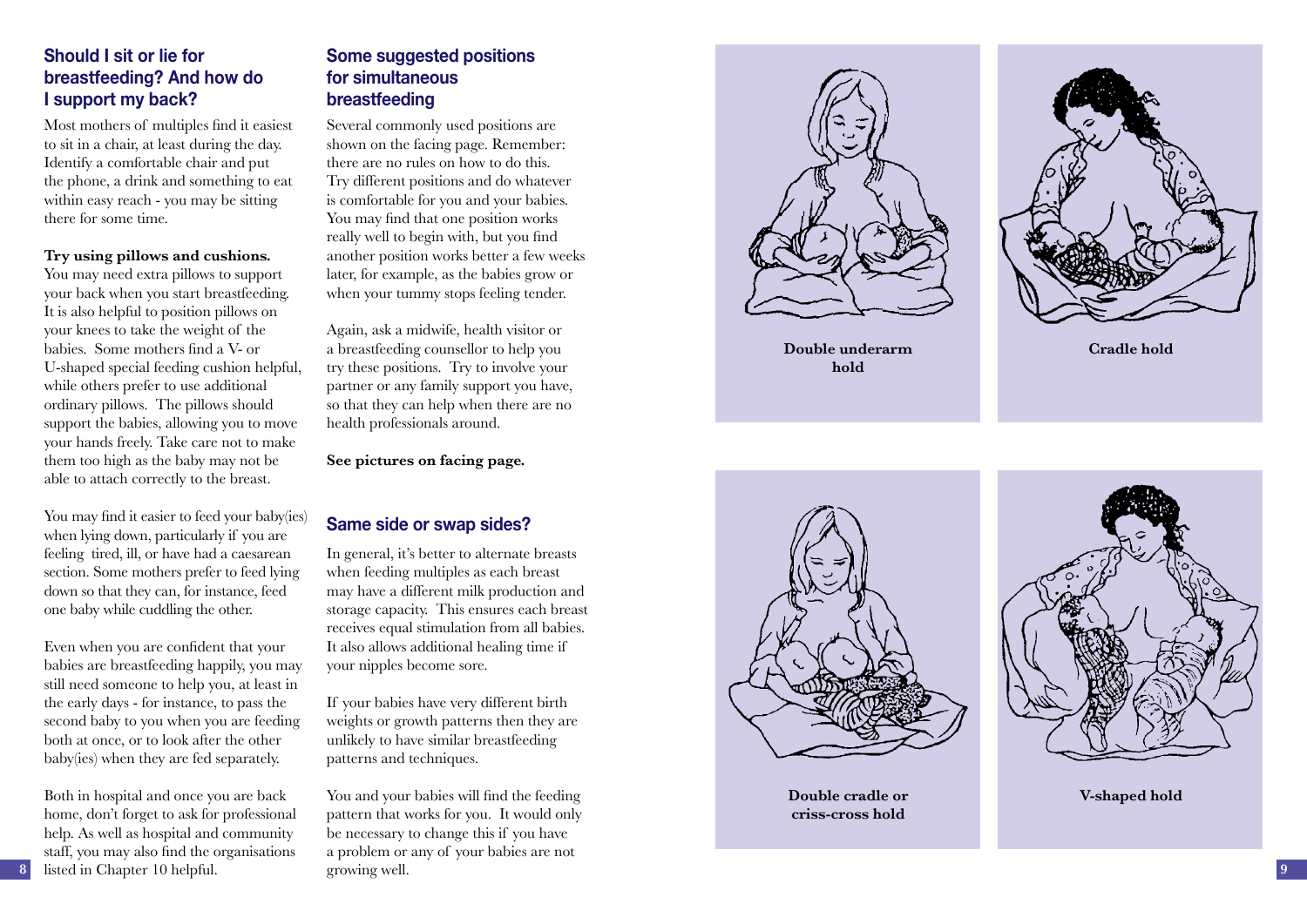To establish a good milk supply, breast stimulation needs to be frequent. Therefore, breastfeeding needs to be unrestricted and/or expression needs to be frequent. This is particularly important in the early days.

You should generally feed a baby when he or she shows readiness for a feed. (This is called baby-led feeding although many mothers still refer to it as "feeding on demand"). Typical feeding cues are a baby beginning to stir, or making mouthing and licking movements. It helps to look out for these feeding cues and start feeding before your baby gets upset. However, if your baby has slept for a very long time in the early days or if your breasts are engorged, it is a good idea to wake your baby and encourage feeding.

In the first days after birth, you may find it easier to feed your babies separately, according to each baby's feeding cues - in other words, for feeding to be **completely baby-led**. But many mothers of multiples find it easier to use a **modified baby-led approach**. Here, whichever baby wakens (or "demands" to be fed) first, is fed first. Then the second baby is gently awakened and fed individually, so that the mother has a reasonable interval until the next feed. The main drawback to this approach is that the awakened baby may be difficult to arouse and may not feed so well, although most babies usually get into this pattern fairly quickly.

**You will probably find it helpful to establish some kind of pattern as soon as possible.** This may include a specific type of feeding pattern (such as "modified baby-led" feeding) or other feeding task (such as expressing milk after a particular feed or at a certain time), or getting help from others (such as someone else feeding or occupying one baby whilst you feed the other).

### **Preventing and resolving breastfeeding problems**

Sometimes problems arise with breastfeeding. Once again, don't hesitate to ask for professional help - the quicker

10 you sort out these problems, the better at the breast. for you and your babies. Most difficulties can be solved with small adjustments, such as a change in the baby's position at the breast.

- **Breastfeeding is uncomfortable**  Make sure that you are sitting or lying comfortably before you start feeding, as poor posture can cause backache. If you have backache or breastfeeding is not comfortable then try feeding in a different position.
- **Sore breasts and nipples**

Sometimes the nipples become cracked or painful. Ask for help and advice on how to position your babies correctly. Different cushions or pillows may help. If you are expressing milk then ask for professional help to check your technique.

#### • **Engorgement**

This is when the breasts become too full and are hard and painful. Placing warm flannels on your breasts before a feed can help or it may help if you express the excess milk (see Chapter 3).

• **Mastitis and blocked ducts** 

If you have a hard, red painful lump on your breast then this is probably a blocked duct. This can be caused by a blockage in the duct and may be solved by checking your babies positioning and attachment. Placing warm flannels on the breasts before a feed can help and so can gentle massage. You should continue to feed as often as possible from the affected breast. Try to massage the lump while you feed. If the breast is not fully emptied after a feed then express the excess milk, but be careful not to over express the breast as your milk supply will increase and this can cause more problems. In addition some form of pain-killer may help relieve the discomfort, (ask for professional advice about which one would be most suitable for you). You

should also check that your bra isn't too tight and try to wear loose clothing.

If your breasts feel hot and tender you may have an inflammation called mastitis. Mastitis can also be a sign of infection so if you feel hot, have a temperature and flu-like symptoms, and if there is no improvement within 12-24 hours, you should get advice from a healthcare professional.

### • **Breastfeeding after a caesarean section**

If your babies were delivered by caesarean then you may not be very mobile to begin with and will possibly need help picking up the babies and positioning them at feed times. Your tummy will feel sore and painful for the first few days. It is advisable to feed the babies separately using the underarm method, which avoids the babies lying on your tummy. If you are breastfeeding your babies together, you will find the double underarm hold (see page 9) helpful.

### • **If you are exhausted or breastfeeding takes too long**

It is vital for mothers of multiples to get plenty of rest, especially during the early days. This is particularly important if you are breastfeeding a well-rested mother is more able to cope with the demands of establishing breastfeeding in multiples. If the babies are not satisfied at each feed, they will require more frequent feeds. This can become a vicious cycle as the mother has even less time to rest, and becomes even more exhausted. Family members may pressure you to introduce a bottle at this point, so that you can get some sleep. If you are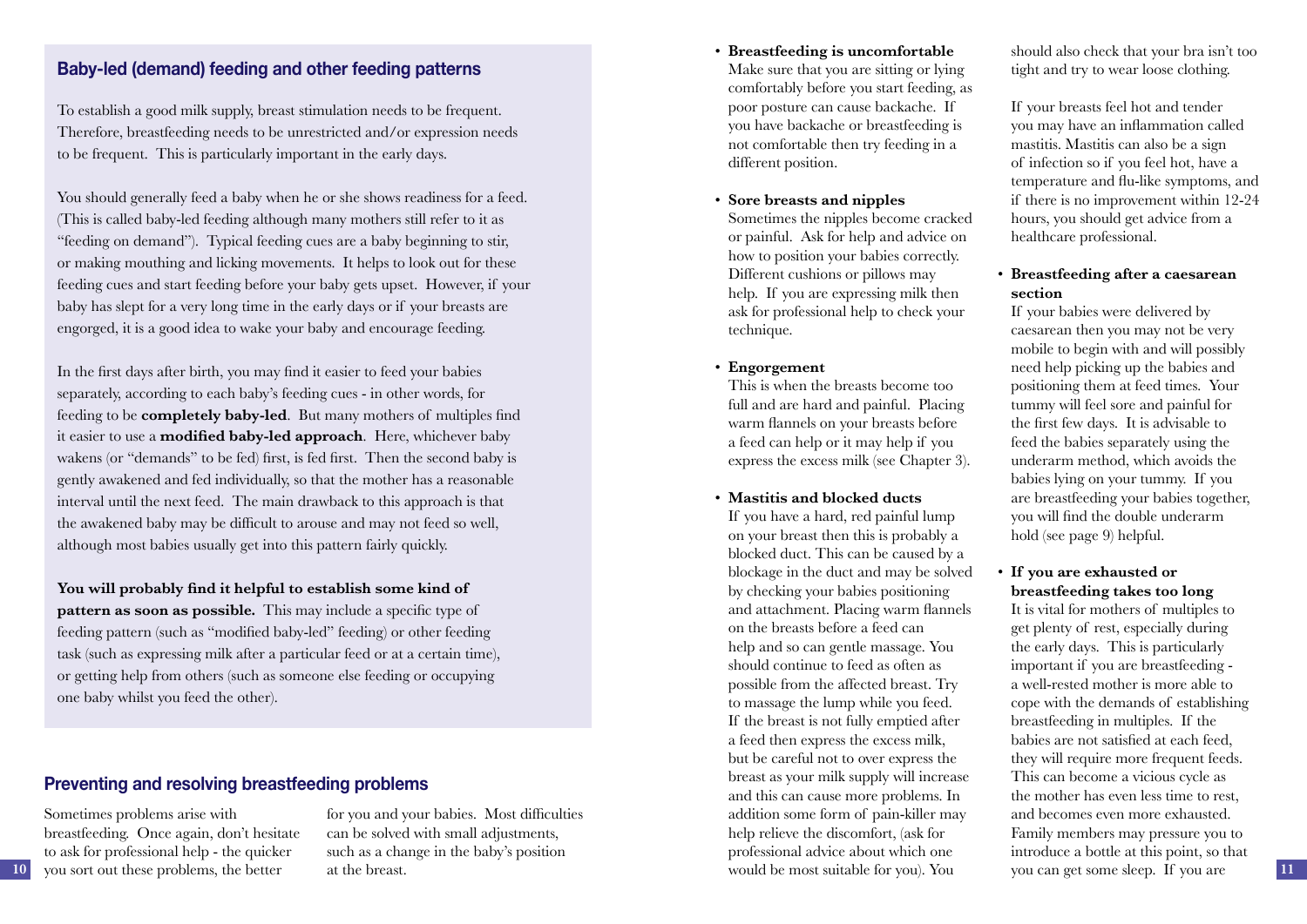keen to continue with breastfeeding then it is not advisable to do this, since less breastfeeding would further reduce your milk supply. A better strategy would be to concentrate on only feeding the babies as often as they require, then resting between feeds and eating a good diet. It may only take a couple of days for breastfeeding to be established again and for your energy levels to come back to normal.

To prevent yourself becoming too exhausted, make sure that you have some sleep every night and take a daily rest. In the first month (at least), you should aim to have a day time rest or nap for at least a couple of hours every day. All sensible offers of help should be taken up so that this can happen.

### **Are my babies getting enough milk?**

You can be sure your babies are getting enough milk if:

- They stop feeding when they are full and then settle and sleep between feeds - they should be awake and alert for some of the time.
- They have plenty of wet nappies each day - most babies have 6 to 8 wet nappies each day.
- They have normal stools breastfed babies start off with meconium (which is dark green/brown/black and sticky) passed frequently and then will have frequent yellow stools by day 4 to 5.

• They are gaining weight - talk to your health visitor about appropriate weight gain.

Remember that all babies are different and have different feeding patterns. It is possible for two or more babies with completely different feeding patterns to each be getting the right amount of milk. This often happens with multiples. Don't expect your babies to be the same, even if they are technically identical. It is more important to assess whether each baby is feeding sufficiently and growing adequately, rather than to assess how s/he is feeding and growing compared with his/her sibling.

**If you are unsure as to whether your babies are getting enough milk or you have any concerns about their growth then you should talk to your health visitor.**

### **Feeding multiples when there are older siblings around**

**12 13** older siblings around. The birth of even one new baby may cause sibling rivalry. They are no longer the sole focus of their mother's attention, as they suddenly find themselves having to compete with two or more other little people, whose care seems to take up every moment of the day. In order to gain attention, they may well resort to behaving badly at the most inconvenient moments such as feeding times. The box on the facing page includes some helpful tips for feeding multiples when there are



### **Practical tips for feeding multiples when there are older siblings around:**

- A breastfeeding mother with an older child may find it more convenient to feed her babies separately, as she will still have a free arm for another child e.g. to read a story or reach out to the child.
- Breastfeeding can be made into a positive time for other siblings e.g. it might signal story time, when a young sibling can crawl up beside the mother and have a story.
- Fathers and other carers can help occupy the older child while the mother concentrates on feeding.
- It may be helpful occasionally to invite a visitor specifically to give attention to the older sibling during a feeding time.
- Depending on the age of the child, it may be possible to involve him or her with the babies' care to some extent. Indeed, some sisters and brothers prove themselves absolutely invaluable.
- Giving 5 minutes of the mother's time now when an older child needs it may be more beneficial than giving them an hour when it is more convenient for you. A quick cuddle, setting up the favourite toy, starting them off doing homework, may occupy them sufficiently so that you can look after the babies.
- Feeding time may signal the time for a treat such as being allowed to watch the TV or a DVD.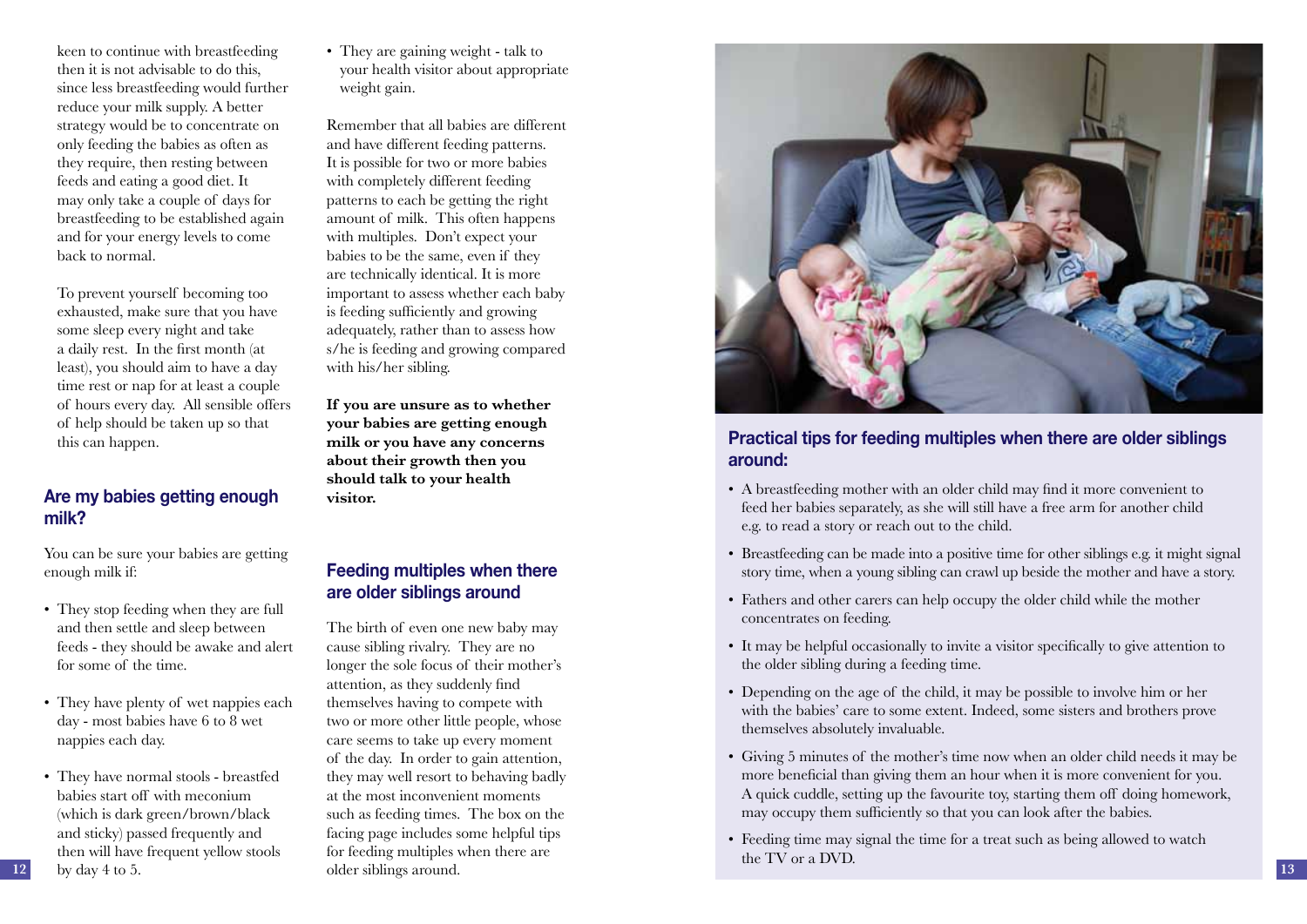### **Breastfeeding multiples away from home**

Many mothers have anxieties about breastfeeding in public. For mothers of multiples, breastfeeding two or more babies in public may be an even more daunting prospect. However, with good preparation and planning, it is perfectly possible to breastfeed twins in public places. The box below includes some helpful tips:

### **Practical tips for breastfeeding away from home**

### • **Nursing bras:**

You will need at least 3 or 4 well-fitting, comfortable nursing bras.

• **Clothing:** 

You may be worried about revealing parts of your breasts and tummy in public. Wear clothes which provide easy and discreet access to the breasts. The babies' clothes should allow easy nappy changing.

### • **Separate versus simultaneous feeding:**

Some mothers prefer to breastfeed separately rather than simultaneously while out and about because it is more discreet. And it might be difficult to attach and position the babies for simultaneous feeding in a public place, without your usual chair, cushion, helpers, etc.

### • **Breastfeeding-friendly places:**

Make a list of all the local places where breastfeeding is easy e.g. a particular café or infant/toddler group or a friend's house. There are breastfeeding rooms in some supermarkets, department stores, etc. Try to plan trips out so that you are within easy reach of such places.

### • **Going alone:**

Try to have someone with you until are confident about breastfeeding in a public place.

### **When and how should I stop?**

The ideal is to breastfeed for at least six months. But if you want to stop earlier, for instance because you are going back to work or you have simply had enough, talk it over with a professional such as your health visitor or breastfeeding counsellor. Don't worry: she won't make you feel guilty. (Remember: any breastfeeding is better than none.) But she will be able to help you avoid problems, such as a blocked duct or mastitis that might arise if you stop too suddenly.

**14 15** adjust before dropping another breastfeed. In general, once you have established a good milk supply, you need to reduce breastfeeding gradually. When the babies are less than six months old, the usual practice is to change one breastfeed for a formula feed per day and to allow the breasts to fully

### **3. EXPRESSING BREAST MILK Why might I want to express my milk?**

#### **Your babies are sick or premature**

One of the most common reasons for expressing your milk is because your babies are sick or premature and cannot breastfeed directly. Expressing your milk will provide breastmilk for your babies' feeds. It will also establish and maintain your milk supply so that you will be producing enough milk when they are able to start breastfeeding directly. See the next chapter.

### **To increase my milk supply**

Breastmilk is produced on a supply and demand basis - the more you express the more milk you will produce. If your babies only require small amounts of milk you still need to express fully to establish and maintain your milk supply.

Remember that the best way of establishing or increasing your milk supply is to breastfeed, if your babies are able. There is no need to use expressing to establish a good milk supply in babies who are able to breastfeed directly - breastfeeding will establish a good milk supply.

#### **When learning to breastfeed**

When you and your babies are first learning to breastfeed, you may find it helpful to hand express a few drops of milk onto your nipple. This will encourage the baby to latch on, particularly if the baby is hungry and gets frustrated when your milk doesn't flow from your nipple immediately.

### **To help relieve breastfeeding problems**

If your breasts feel full and uncomfortable (engorged) and the babies are having trouble attaching, then it might help to express a little milk before attempting to breastfeed. The milk should flow a bit easier then and the babies may find it easier to attach to a softer breast. Expressing can also help relieve a blocked duct or mastitis (see Chapter 2).

### **To allow other people to feed the babies**

You may want to express milk so that someone else can feed your babies. This may be something you do occasionally, for example, when you will be away from your babies for a few hours or longer. It may be something that you do regularly, for example, if you are returning to work.

### **As a (long term) feeding strategy:**

Some mothers choose to (exclusively) feed their babies expressed breast milk rather than to breastfeed. Sometimes mothers choose to feed their babies expressed breast milk in combination with breast and/or formula feedings. This is particularly common in multiples, especially higher order multiples, so that other people can help with feeding.

### **How to express**

There are several different ways to express your breastmilk and mothers often have their own preference: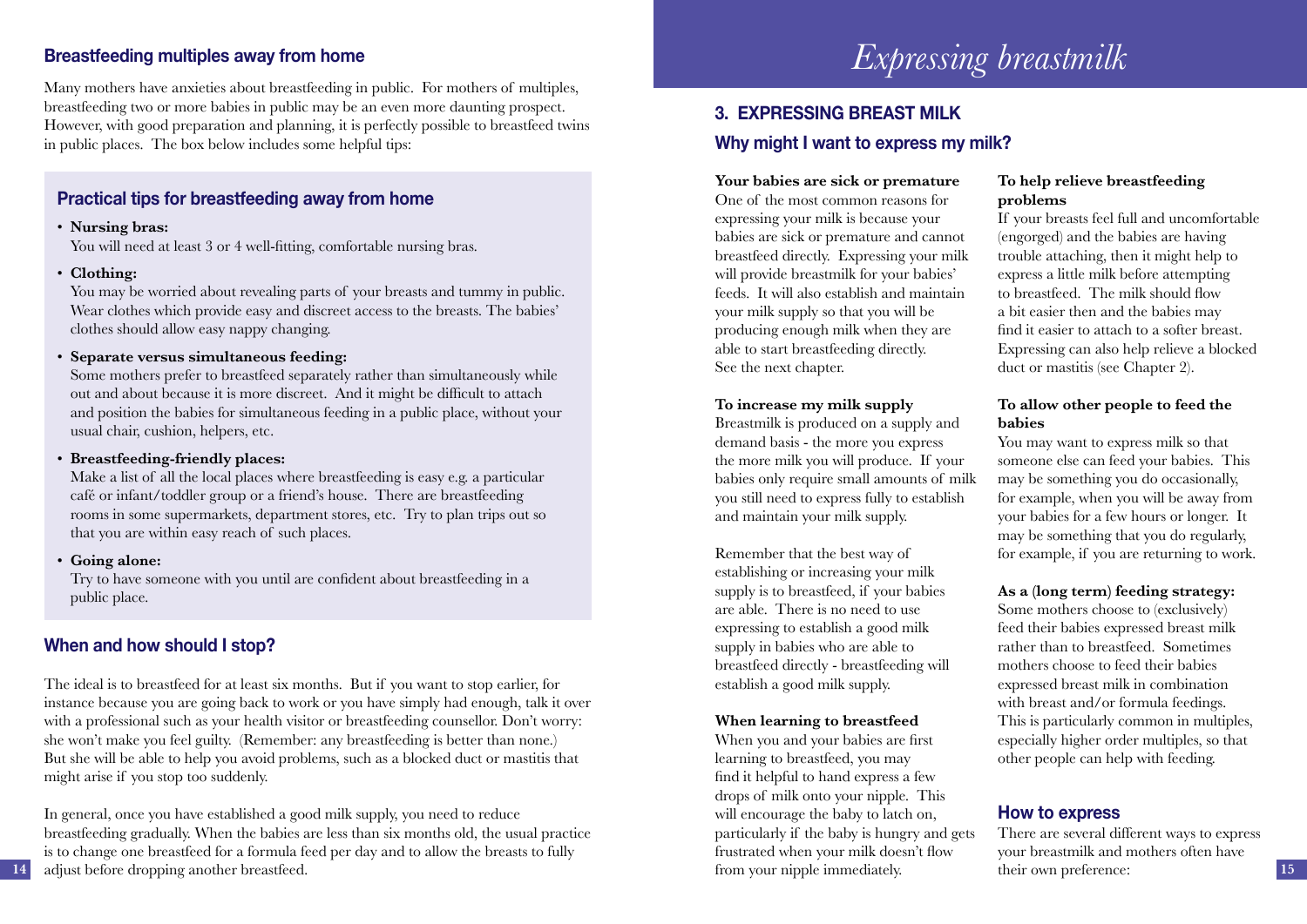- **Hand expression** this is useful for expressing small amounts of milk from the breast for example, before the milk comes in when the babies are on the neonatal unit (NNU) and you need to collect the colostrum, when encouraging your baby to latch on, or for relieving uncomfortable breasts (see "Engorgement" and "Blocked ducts" in Chapter 2).
- **A manual breast pump** this is useful for occasional expressing or more regular or long-term expressing. Suction is created by squeezing a handle. Some mothers find this to be quite tiring if they are expressing for a long time. Make sure that the pump has the appropriate funnel size for your breasts, otherwise expressing may hurt or be less effective.
- **An electric or battery breast pump**  - this is useful for occasional expressing or more regular or long-term expressing. These can do simultaneous pumping of both breasts, if you wish. If your babies are in a neonatal unit, you will probably use a hospital-grade electric pump. Double pumping from both breasts at the same time is quicker than sequential pumping, so you may find that a double pump is useful for expressing over a long period of time. Again, make sure that the pump has the appropriate funnel size for your breasts, otherwise expressing may hurt or be less effective. Electric pumps can be bought or hired from manufacturers or other organisations such as the National Childbirth Trust (NCT). Staff on the unit should be able to give you this information.

### **You should take care to ensure that all expressing equipment is sterilised after each pumping.**



### **How often to express**

If you are expressing to establish milk production while your babies are unable to breastfeed directly, then the first 2 weeks are really important in establishing the milk supply. Your milk production is likely to be increased if feeding and pumping are:

- Initiated early preferably within the first 6 hours after delivery.
- Done regularly approximately the same time each day or night.
- Done frequently every 2-3 hours during the day with a 4-6 hour break at night, or an average of 8 times per 24 hours.

If your milk supply is already established and you are expressing as a longer term feeding strategy, then the number of times you need to express will depend on how often you will breastfeed.

Expressing can be used to supplement breastfeeding. For example, you may breastfeed one baby directly and then give the other baby(ies) expressed breastmilk. If this is the case, it is better to breastfeed first and express afterwards.

### **How to store expressed breastmilk**

Take care to sterilise all feeding and expressing equipment (see Chapter 7). When you express your breast milk, it must be stored in a fridge or freezer. Most of its antibodies and nutritional properties are not affected by refrigeration or freezing. So expressed breast milk is almost as good as direct breastfeeding.

### **Expressed breastmilk must be stored under certain conditions:**

- For up to 5 days in the main part of a fridge, at 4°C or lower.
- For up to 2 weeks in the freezer compartment of a fridge.
- For up to 6 months in a domestic freezer, at minus 18<sup>o</sup>C or lower.
- If you wish to store expressed breastmilk for less than 5 days, then the fridge preserves its properties more effectively than freezing.
- Frozen breastmilk should be thawed in a fridge or using lukewarm water. Once thawed, use within 24 hours and never re-freeze.
- Store expressed breastmilk in labelled bottles.
- Care should be taken to sterilise all feeding and expressing equipment (see Chapter 7).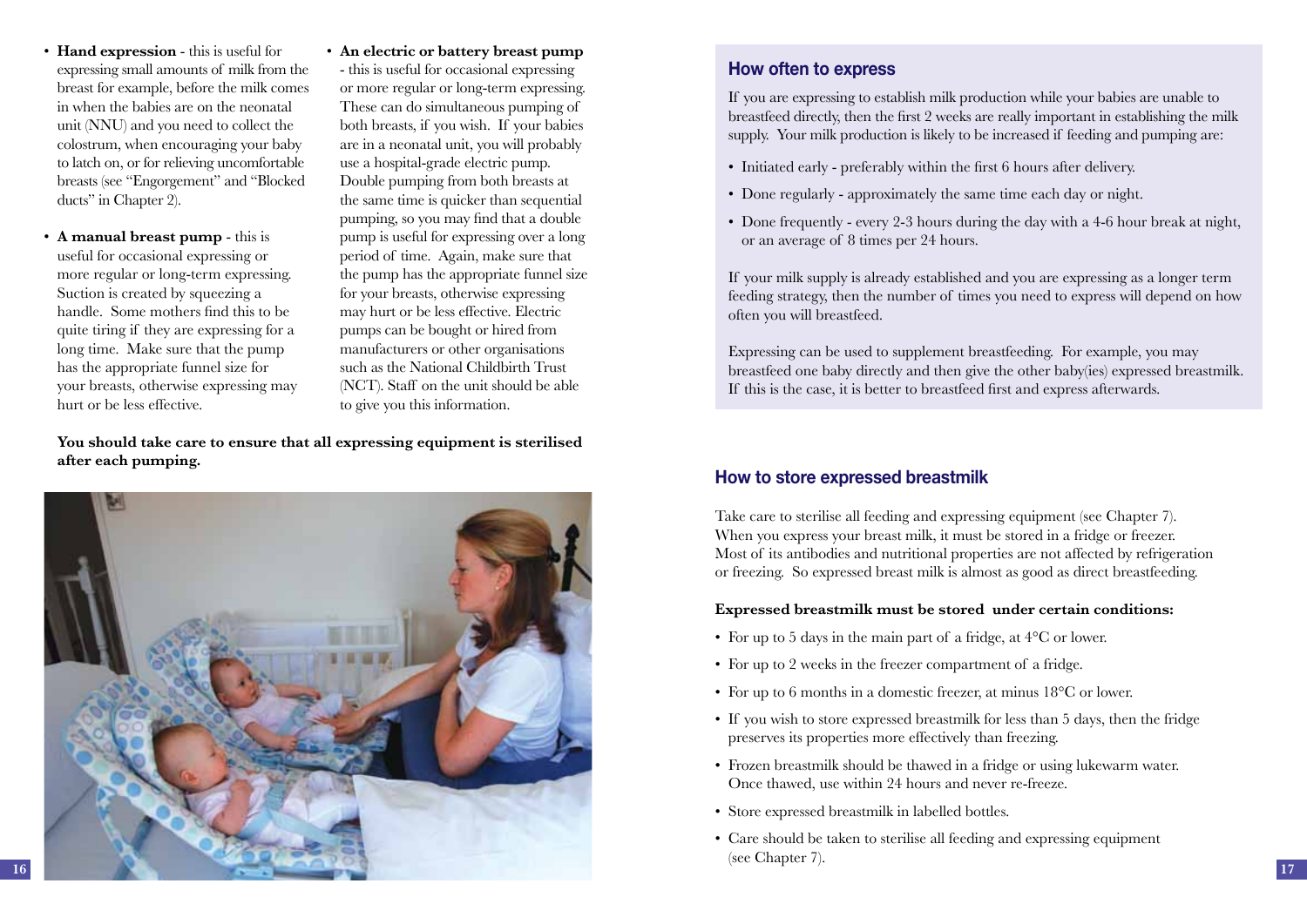### *Feeding sick or premature babies*

### **4. FEEDING SICK OR PREMATURE BABIES**



### **Introduction**

About half of all twins and most sets of triplets and quads are born prematurely. Some are born just a few weeks early but others may be born very prematurely. It is not uncommon for babies from multiple pregnancies to be admitted to a neonatal unit. This can be a particularly stressful time for parents.

Some babies will be too premature or sick to breastfeed directly, but it is still possible to give them expressed breast milk. It is particularly important that these premature or sick babies receive breast milk rather than formula, as it is more easily digested by their immature gut and can help to protect them from infections and other illnesses.

If you are unable to express enough breast milk then your babies may be offered donor breast milk. This is breast milk which has been donated by a healthy mother who has been screened for various infections and her milk pasteurised. Premature babies who are fed donor breast milk are less likely to get NEC (necrotising enterocolitis - a serious disease of the immature bowel) than those babies who are fed formula milk. Donor breast milk is also easier for them to digest than formula milk.

### **How will my babies be fed?**

Babies who are sick or born prematurely may have special nutritional needs. In some babies, milk feeding may have to be delayed for a short period after they are born and the babies may receive only total parenteral nutrition (TPN) through an intravenous infusion (drip).

Once milk feeding starts, it may be done through a thin tube that either goes via the nose (nasogastric) or mouth (orogastric) into the stomach. Ideally, this milk will be the mother's expressed breast milk, although if this is not available then donor breastmilk or formula may be used. Sometimes expressed breast milk is fortified with protein, energy, vitamins and minerals, to help promote growth in the preterm baby.

### **Helpful information**

The following booklet gives information about feeding premature babies. It describes the special feeding situations for sick and premature babies including skin-to-skin contact, how to express your milk, how to breastfeed, and how to continue feeding after discharge from hospital. The booklet is called:

*Jones E, Spencer A. Breastfeeding your premature baby. Bliss - the premature baby charity, 6th Edition 2009.*

It may be downloaded free of charge from the Bliss website www.bliss.org.uk

The Bliss booklet provides much of the information you need about feeding premature babies.

But there are some extra points to consider when you have more than one sick or premature baby. First, if you have more than one baby in the neonatal unit (NNU), then it is likely to be even more stressful for you as parents. Second, your babies may be at different stages of establishing feeding, or have different complications or illnesses. For example, it is not unusual for multiples to have very different birth weights. Your babies may even be in different places, for example one may be in the neonatal unit and one on the ward or at home with you.

In fact, you may have two, three or four very different babies and their feeding pattern or ability to breastfeed may be very different too. Try to think of them as individuals rather than comparing them with each other.

**18 19 19 199 1999 1999 1999 1999 1999 1999 1999 1999 1999 1999 1999 1999 1999 1999 1999 1999 1999 1999 1999 1999 1999 1999 1999 1999 1999 1999 1999 1999 1999**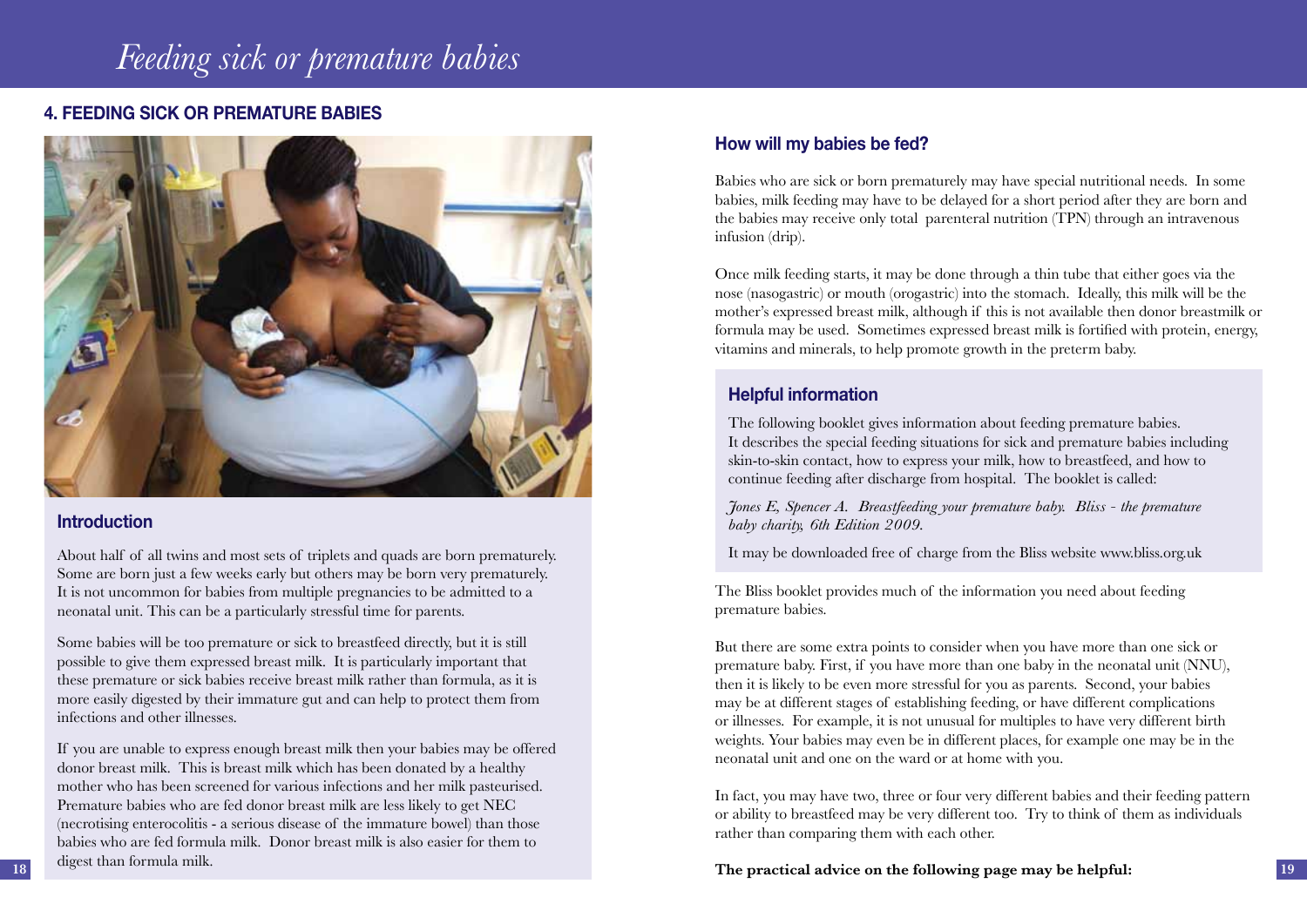- **Look after yourself.** Try to eat healthy and regular meals, drink plenty of fluids and rest whenever you get the chance.
- **Try to spend as much time as possible with each of the babies**, especially if one is in a neonatal unit and one on the ward with you.
- **Try having skin to skin contact with your babies.** This may also be called kangaroo care and involves direct skin to skin contact with the baby lying on the mother's chest. It can be done with all babies including those who are sick or premature. It will help facilitate milk production and help stop your babies crying. Skin to skin contact with multiples may be done separately, one after the other or at the same time. Ask the midwives or nurses how to do this. Skin to skin contact may also be done with fathers and other family members - but that obviously doesn't produce the breastfeeding- related advantages!
- **Express or breastfeed often.** This will establish a good milk supply and enable you to have enough milk to breastfeed your babies. If you are very worried about your babies it can affect your milk production.
- **It is important to ask for help.**  Your partner, family and friends can be very supportive at this difficult time. It may help to talk through your feelings with them. They may also provide practical support such as helping organise the home for the babies' arrival or help look after siblings or with domestic duties. The midwives and nurses can help you with skin to skin contact, expressing, breastfeeding and

are many support groups and other organisations who may be able to advise on feeding and other aspects of caring for your babies. These are listed at the end of the booklet.

- **Deciding which baby gets your milk.** If there isn't enough of your expressed breast milk to feed all of your babies, the staff on the neonatal unit will help you decide which baby receives it (e.g. the sickest) or whether it should be given to a different baby at each feed.
- **A step-by-step process towards direct breastfeeding.** For sick and premature babies, there is often a gradual steady progress towards direct breastfeeding. There are several techniques for doing this, depending on the needs of your babies and the methods that are preferred in the hospital. For example, it may include using cups and/or bottles for feeding. The midwives and nurses will help you with this. Your babies may start breastfeeding at different times. If only one of your babies can breastfeed, then that baby can be fed on one or both sides, after which both breasts can be pumped to provide milk for the other baby(ies).
- **20 21** anything else in the hospital. There • **Discharge planning.** The midwives or nurses on the neonatal unit will help you work out a good feeding routine that suits you and your babies before their discharge so you can gradually get your babies into this routine before you go home. By the time your babies are ready for discharge you should feel confident with your feeding plan. If one baby is ready to go home before the other(s) then this will be incorporated into your feeding plan.

# *Feeding Triplets and Quads*

### **5. FEEDING TRIPLETS AND QUADS**

Much of what has been written in the previous and coming chapters applies to triplets and quads. This chapter summarises some of the key issues in feeding higher order multiples, together with some practical advice.

### **Breastfeeding:**

- You will need help with night feeds, and also with housework, cooking, shopping, etc, so that you can put all your available time and energy into feeding.
- It is a good idea to draw up a rota of who is available to help and when, before the babies are born.
- Breastfeeding triplets there are many ways to breastfeed triplets depending on what suits the mother and the babies. For example, mothers can breastfeed one after another, breastfeed two together and then one on their own, or breastfeed two and give expressed milk or formula to the third.
- Breastfeeding quads again there are many ways to feed quads depending on what suits you and the babies. One approach is to feed them approximately every 4 hours i.e. two together every two hours.
- The babies will need more milk during growth spurts and this will be a tiring time for you while your milk supply adjusts, especially if all the babies have growth spurts together. However, this will settle down after a couple of days.

### **Expressed breastmilk:**

• Some women find that they prefer to breastfeed two babies while someone else can give expressed breastmilk or formula to the other baby(ies).

### **Formula feeding:**

• The formula used will depend on whether the babies are born prematurely and if so whether they are in hospital or at home (see Chapter 6), the hospital will advise you.

### **Combinations:**

• Mothers of triplets and quads who want to breastfeed may choose to use a combination of breast and formula milk. When considering different feeding options for triplets and quads, remember to take the following into account:

### **Records and diaries**

• It might be useful for you or your partner to write down details of every feed, at least in the early days e.g. which baby was breastfed (and on which side, for how long) or how much expressed milk or formula was given. If you are using bottles you may also want to colour code them. This will enable you and the health professionals advising you to make sure that all of the babies are being fed adequately and ensure that the feeding methods for the babies are rotated where appropriate (e.g. breastfed for one feed and bottle fed for the next). Parents may find this particularly useful for the night feeds, when both parents are exhausted and it's easy to forget who got what.

### **Storage**

• Remember: for babies receiving expressed breastmilk or formula in bottles, a lot of bottles and fridge space will be required!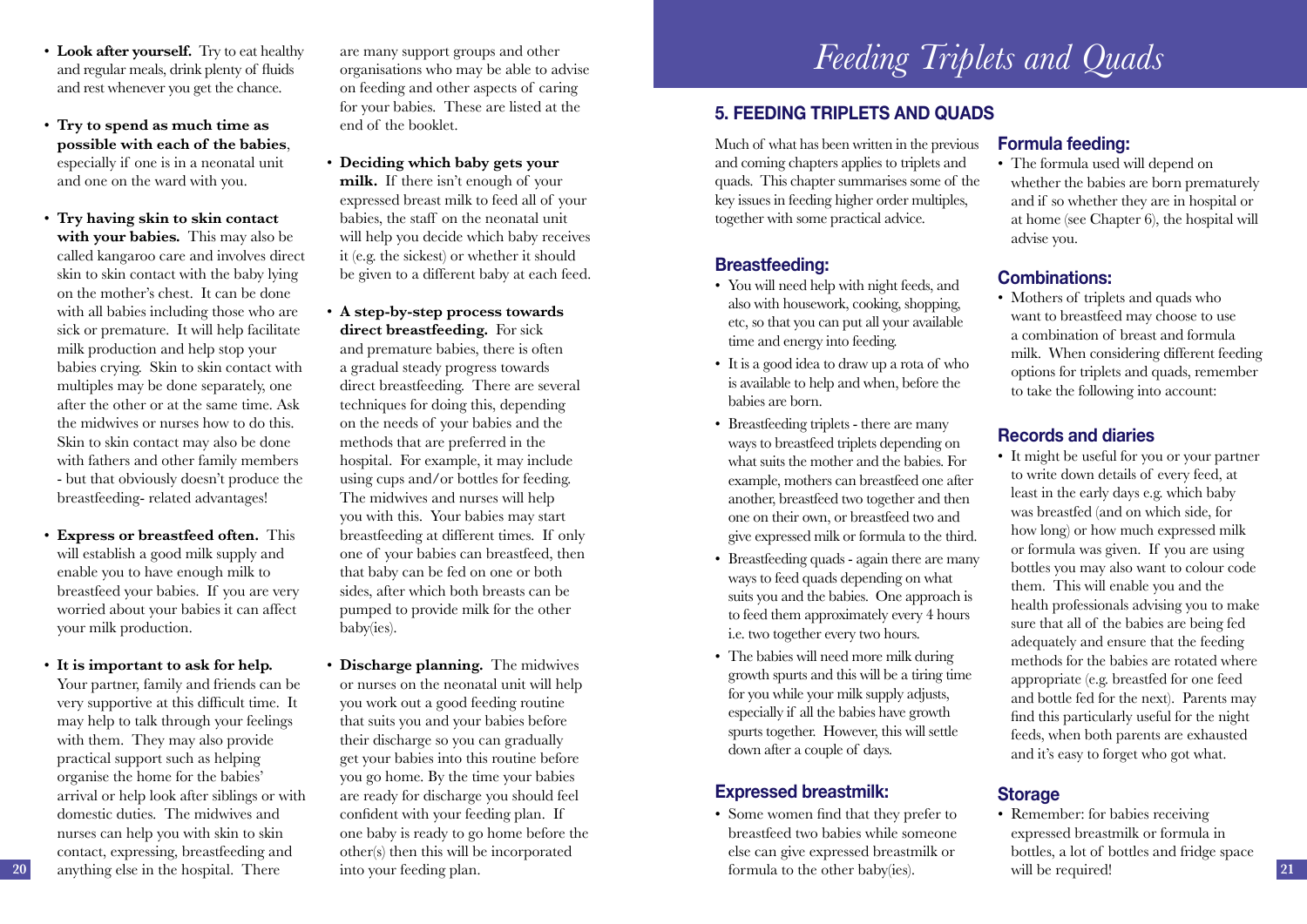### *Formula Feeding*

### **6. FORMULA FEEDING**



### **Introduction**

This chapter refers to formula feeding. The **preparation of formula milk** and the **sterilisation of feeding equipment** are covered in Chapter 7 and should be read first. If you are combining breastfeeding and formula feeding, you should read the earlier sections on breastfeeding and expressing breast milk too.

You may choose to feed your babies formula milk for a variety of personal, physical or medical reasons. You might be choosing formula milk because you wish to share the task of feeding with others. If both parents are involved with feeding then each baby will receive undivided attention from both parents.

### **Two issues you should bear in mind are:**

- Making up formula feeds "fresh for each feed" (as currently recommended by the Department of Health) rather than several hours in advance may require careful co-ordination and help from somebody else.
- If your babies are being fed at the same time (particularly triplets and quads), the bottles, cups, etc, should be clearly labelled for each baby. This enables the mother to keep a record of how much each baby takes.

### **Type of formula milk**

If your babies are in special care, and donor breast milk is not available and maternal breast milk is not available in sufficient quantities, then your babies will be given formula milk. There are a range of formulas available to meet the special needs of sick and premature babies. The hospital staff will advise you about these.

If your babies are not sick or premature then standard formula milk will be appropriate.

### **Simultaneous versus separate formula feeding**

If you have help it is generally recommended that your babies are fed separately so as to maximise the interaction with the carer.

If both (all) your babies wake together, it is possible to feed two babies at once using one of the following positions:

- Older babies may be positioned in an infant seat and you can sit near both of them, holding a bottle in each hand.
- You can prop one baby in an infant seat or support pillow and hold one baby in your lap, again holding a bottle in each hand.

**22 23** second night time feed by himself. Bottle propping should be avoided and **a baby should never be left alone with a bottle.**

**Hands-free feeding systems should not be used. The tubes are narrow and hard to clean properly. It is important that you (or the person doing the feeding) holds the bottle. If the babies are left alone to feed themselves they could choke.**

### **Different people helping with feeding**

If more than one person is involved in feeding the babies, it is generally recommended that babies are rotated between these people, so that there is interaction and stimulation between each baby-adult pair.

### **Exhaustion**

Feeding multiples is a time-consuming experience whether the babies are breastfed or formula fed. The mother particularly will need help and support:

- One way is to let someone else help with feeding or preparation of formula.
- The father (or anyone else) may be able to help with night time feeding. For example, it is possible for both mother and father to have periods of uninterrupted sleep e.g. the mother can feed both (all) babies at the first night time feed while the father sleeps, and then the father can handle the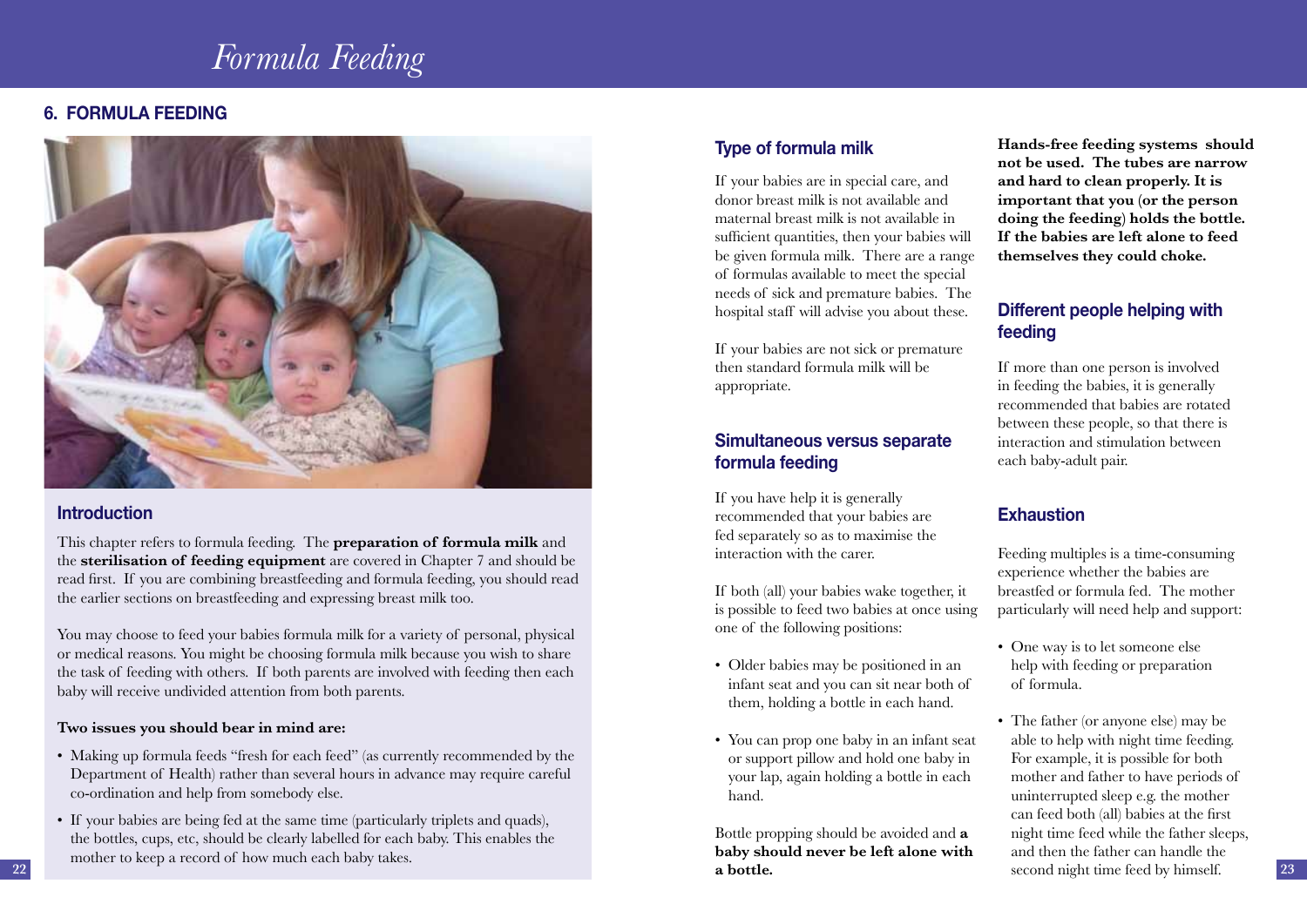### **7. STERILISATION AND PREPARATION OF FEEDING EQUIPMENT**

### **Introduction**

This chapter covers the sterilisation and preparation of all feeding equipment, including bottles, teats, cups, and breast pumps. It also includes the preparation of formula milk.

In recent years, the recommendations on how to prepare formula milk have changed. **What is recommended now may be different to what you or friends or relatives did for previous babies.** 

Infant formula powders are not sterile. Therefore, water boiled at a higher temperature than previously thought is required. **Feeds should now be made just before feeding rather than making up a whole 24 hours' worth of feeds.** 

The following advice on cleaning and sterilising feeding equipment and preparing formula milk is taken from the Department of Health for England's current guidance, which is available at: *http://www.dh.gov.uk/en/Publicationsandstatistics/Publications/ PublicationsPolicyAndGuidance/DH\_100887*

### **Cleaning and sterilising feeding equipment:**

- It is very important that all equipment used for feeding and preparing feeds has been thoroughly cleaned and sterilised before use.
- Wash hands thoroughly before cleaning and sterilising feeding equipment.
- Wash feeding and preparation equipment thoroughly in hot soapy water. Bottle and teat brushes should be used to scrub inside and outside of bottles and teats to ensure that all the remaining feed is removed.
- After washing feeding equipment rinse it thoroughly under the tap.
- **24 25** teat from being contaminated. • If using a commercial steriliser, follow manufacturer's instructions.
- If your bottles are suitable for sterilising by boiling: fill a large pan with water and completely submerge all feeding equipment, ensuring there are no air bubbles trapped; cover the pan and boil for at least 10 minutes, making sure the pan does not boil dry. Keep the pan covered until equipment is needed.
- Wash hands thoroughly and clean the surface around the steriliser before removing equipment.
- It is best to remove the bottles just before they are used.
- If the bottles are not being used immediately, they should be fully assembled with the teat and lid in place to prevent the inside of the sterilised bottle and the inside and outside of the

### **Guidance for Preparing Feeds in the Home**

**Preparing a feed using powdered infant formula:** 

**Important:** Normally each bottle should be made up fresh for each feed. Storing made-up formula milk may increase the chance of a baby becoming ill and should be avoided.

- Clean the surface thoroughly on which to prepare the feed.
- Wash hands with soap and water and then dry.
- Boil fresh tap water in a kettle. Alternatively bottled water that is suitable for infants can be used for making up feeds and should be boiled in the same way as tap water.
- **Important:** Allow the boiled water to cool to no less than 70º C. This means in practice using water that has been left, covered, for less than 30 minutes after boiling.
- Pour the amount of boiled water required into the sterilised bottle.
- Add the exact amount of formula as instructed on the label always using the scoop provided with the powdered formula by the manufacturer. Adding more or less powder than instructed could make the baby ill.
- Re-assemble the bottle following manufacturer's instructions.
- Shake the bottle well to mix the contents.
- Cool quickly to feeding temperature by holding under a running tap, or placing in a container of cold water.
- Check the temperature by shaking a few drops onto the inside of your wrist - it should feel lukewarm, not hot.
- Discard any feed that has not been used within two hours.

**The following Questions and Answers are also copied from the Department of Health's guidance and may help to answer your questions:**

### **Question and Answers**

### **What is the safest option for feeding babies?**

Breastmilk is the safest way to feed a baby. Ready to use liquid feeds are sterile until opened and are the safest option if using infant formula. Powdered infant formula is not sterile and should be made using water that is hotter than 70° C.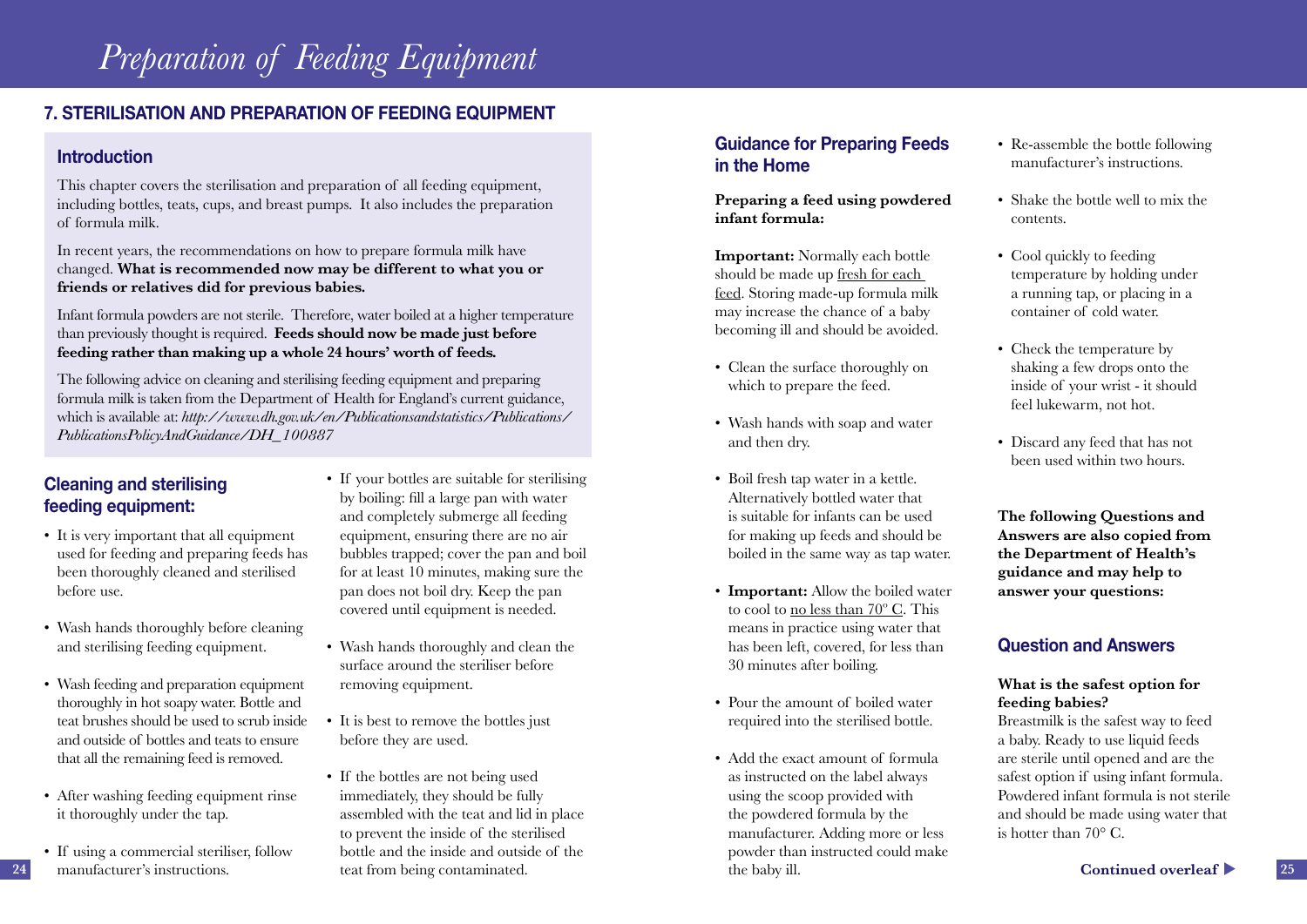### **Why is powdered infant formula not sterile?**

The bacterium enterobacter sakazakii is ubiquitous in the environment and may contaminate powdered infant formula during manufacture. It is impossible to be sure of avoiding this contamination. Bacteria may also be present on work surfaces in homes and nurseries and can contaminate feeds while they are being prepared by parents or carers.

### **Why should the water be 70° C?**

Water at 70° C will kill most of the bacteria present in the powdered formula. This is the most important step in making up powdered infant formula as powdered infant formula cannot be guaranteed to be free of bacteria.

### **Why should made up formula be cooled quickly?**

Bacteria multiply most quickly between 7 and 63° C. The longer formula is at this temperature, the greater the increase in the bacterial content and so the risk of infection for the baby will increase.

### **Why should storage times of made up formula be minimised?**

Even when formula is made up with water at more than 70° C it may still contain some bacteria which will continue to multiply during storage. At less than 5° C the rate of multiplication of the bacteria will reduce but will not completely cease.

### **How long can made up formula be stored in a fridge?**

Made up formula can be stored for a maximum of 24 hours but this is no longer considered ideal particularly for young babies because the bacterial content continues to increase during storage. This increases the risk of infection for the baby.

### **Once a feed is ready for feeding, how long before it should be discarded?**

Discard any feed that has not been used within 2 hours. All left-over feed should be discarded and never saved for later.

**If you are out and cannot boil water how do you make up a feed?**  Mothers should be advised to fill a vacuum flask with boiling water. If the flask is full and sealed the water will stay above 70° C for several hours. This flask can be safely transported and used to make up a feed when necessary.

### **Do vacuum flasks need to be sterilised if they are used to store boiled water for making up a feed later?**

No, the vacuum flasks do not need to be sterilised but they should be washed thoroughly and rinsed with boiling water before being filled with boiling water intended for the feed. The boiling water should kill bacteria present in the vacuum flask.

### **If water is boiled and put into the sterilised feeding bottles, can it be stored in the fridge like this until the powder is added?**

**26 27** bacteria in the powder will not be killed. No, the water must be above 70° C when the powder is added, otherwise the

### *Going back to work*

### **8. GOING BACK TO WORK**

**If you want to return to work and carry on breastfeeding, you can do it - but it needs careful planning. Here are some helpful tips:**

### **Keep supplies of expressed breastmilk in the freezer**

Before going back to work, you can build up supplies which can be fed to your babies during the day, while you're at work. This store of breastmilk could be from when you had too much milk or from choosing to express so that you could feel confident you were still giving your babies the best when you returned to work.

### **Prepare your babies**

It's a good idea to introduce the occasional bottle in plenty of time before you go back to work so that the babies get used to feeding from a bottle.

### **Make sure replacement feeders are fully informed**

Carer(s) who are feeding the babies your milk need to know the rules for storing expressed breastmilk or making up formula and sterilisation. They also need to know of any issues specific to feeding multiples: twins may have their own labelled bottles and may have different feeding patterns.

### **Expressing at work**

If you want to express at work, your employer must find a suitable room and allow you sufficient time to do it. Your employer should be aware that expressing for multiples will probably take longer and require more equipment (bottles, storage space) than for singletons.

### **Breastfeeding before and after work**

Many working mothers breastfeed directly before going to work in the morning and in the evening on their return, although other patterns suit other working mothers (for instance, some mothers may work night shifts). Your health visitor or breastfeeding counsellor can give advice about this. This needs careful timing: you will need to allow enough time to feed the babies and get them, yourself and any older children ready for the day before going to work.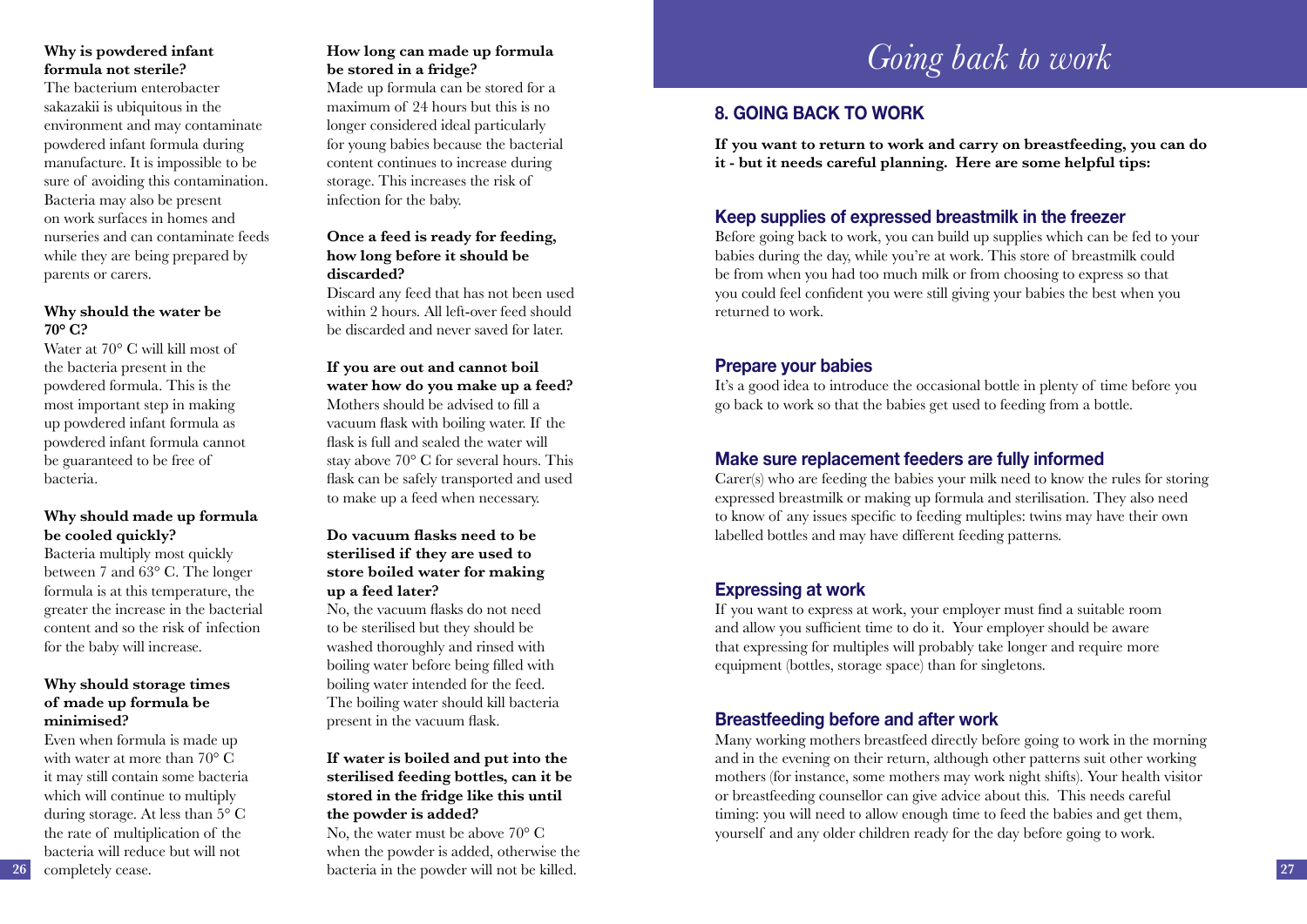# *Introducing solid foods (weaning)*

### **9. INTRODUCING SOLID FOODS (WEANING)**

"Weaning" is the word used to describe the introduction of foods other than milk into a baby's diet. Most people refer to it as "introducing solids". When should it start?



At around six months both breastfed and formula fed babies will be ready for solids to be introduced to their diet. It's better to rely on your judgement rather than a rigid age rule to determine if your babies are ready to start solid foods. There are a number of cues that show babies are ready for weaning and we list them in the box below. They are not essential indicators and they should not be considered as cues if they occur before 4 months (17 weeks) of age in full-term babies or 5 months (21 weeks) in babies born prematurely.

### **Signs that your babies are ready for solids**

**(Remember: assess each baby separately)**

- When the baby can sit up.
- When the baby wants to chew and is putting toys and other objects in his/her mouth.
- When the baby reaches and grabs accurately.

*(Taken from the Department of Health information leaflet "Weaning")* 

### **How to introduce solids**

The literal definition of the term weaning is "to accustom to". When it is used to refer to the process of transferring from an all-milk diet to a mixed diet, it suggests a gradual process not: "all milk today, none tomorrow".

In general, parents may find the period of weaning quite stressful as they are responsible not just for the amount of nutrition their infant receives, but also for the balance of foods. Although nutrition is a science, feeding should be a pleasurable experience for all parties so you should apply a relaxed interpretation of the available evidence. As ever, use your common sense.

If you are in any doubt about when to wean your babies or how to do it, ask your health visitor for advice.

In addition, you can get excellent information on weaning from the Department of Health for England at: *http://www.dh.gov.uk/en/Publicationsandstatistics/Publications/ PublicationsPolicyAndGuidance/DH\_4117080*

and in Scotland at: *http://www.healthscotland.com/uploads/documents/8807-FunFirst%20 FoodsEnglish.pdf*

If your babies were premature your health visitor will be able to give you advice about when to start to introduce solids. Information relating specifically to preterm infants is available on the Bliss website - the charity for premature and sick babies - where a booklet can be downloaded: *http://www.bliss.org.uk/page.asp?section=584&sectionTitle=Weaning+*

*your+premature+baby*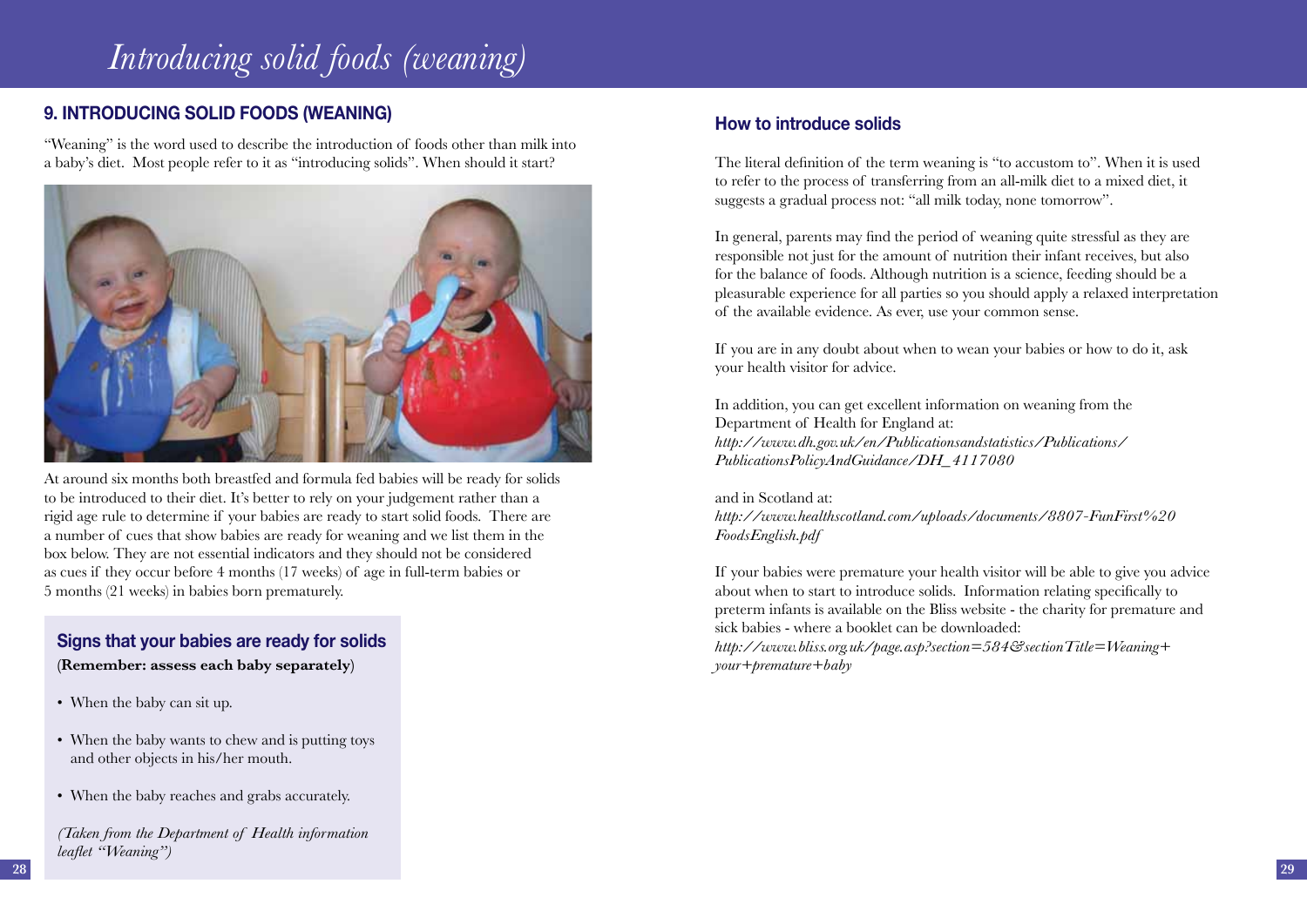#### **30 31** Website: www.breastfeedingnetwork.org.uk **10. SUPPORT GROUPS AND USEFUL ORGANISATIONS Multiple Births Organisations 6 Contact details Multiple Births Foundation (MBF)** Address: Hammersmith House, Level 4, Queen Charlotte's & Chelsea Hospital, Du Cane Road, London W12 0HS Phone: 020 3313 3519 Email: mbf@imperial.nhs.uk Website: www.multiplebirths.org.uk **Twins and Multiple Births Association** Address: 2 The Willows, Gardner Road, **(Tamba)** Guildford, Surrey GU1 4PG Phone: 0870 770 3305 Email: enquiries@tamba.org.uk Website: www.tamba.org.uk Tamba Twinline (Helpline): 0800 138 0509 (10am -1pm, 7pm -10pm every day) **Breastfeeding Support Groups Contact details Association of Breastfeeding Mothers** Address: PO Box 207, Bridgewater TA6 7YT Phone (Helpline): 08444 122 949 (open 9.30am -10.30pm every day) Email: counselling@abm.me.uk Website: www.abm.me.uk **Baby Friendly Initiative Address: 30a Great Sutton Street, (UNICEF UK Baby Friendly Initiative)** London EC1V 0DU Phone: 020 7375 6052 Email: bfi@unicef.org.uk Website: www.babyfriendly.org.uk **Breastfeeding Network** Address: PO Box 11126, Paisley PA2 8YB Phone (General): 0844 412 4664 Phone (Helpline): 0300 100 0210 Email: email@breastfeedingnetwork.org.uk *Support Groups & Useful Organisations* **La Leche League (Great Britain)** Address: PO Box 29, West Bridgford, Nottingham NG2 7NP. Phone (General): 0845 456 1855 Phone (Helpline): 0845 120 2918 Website: www.laleche.org.uk **National Breastfeeding Helpline** Phone (Helpline): 0844 20 909 20 Website: www.breastfeeding.nhs.uk *The National Breastfeeding Helpline is a helpline run in collaboration with the Breastfeeding Network (BfN) and the Association of Breastfeeding Mothers (ABM).*  **National Childbirth Trust (NCT)** Address: Alexandra House, Oldham Terrace, London W3 6NH Phone (General): 0300 3300770 Phone (Helpline): 0300 330 0771 (8am -10 pm, 7 days per week) Email: enquiries@nct.org.uk Website: www.nct.org.uk **United Kingdom Association for** Address: The Milk Bank, **Milk Banking (UKAMB)** Queen Charlotte's & Chelsea Hospital, Du Cane Road, London W12 0HS Phone: 020 8383 3559 Email: info@ukamb.org Website: www.ukamb.org **Other Useful Organisations Contact details Bliss (The special care baby charity)** Address: 9 Holyrood Street, London Bridge, London SE1 2EL Phone: 020 7 378 1122 Phone (Helpline): 0500 618 140 (Helpline hours are 9am - 9pm) Email: enquiries@bliss.org.uk Website: www.bliss.org.uk **Homestart UK** Address: 2 Salisbury Road, Leicester LE1 7QR Phone: 0800 068 6368 Email: info@home-start.org.uk Website: www.home-start.org.uk